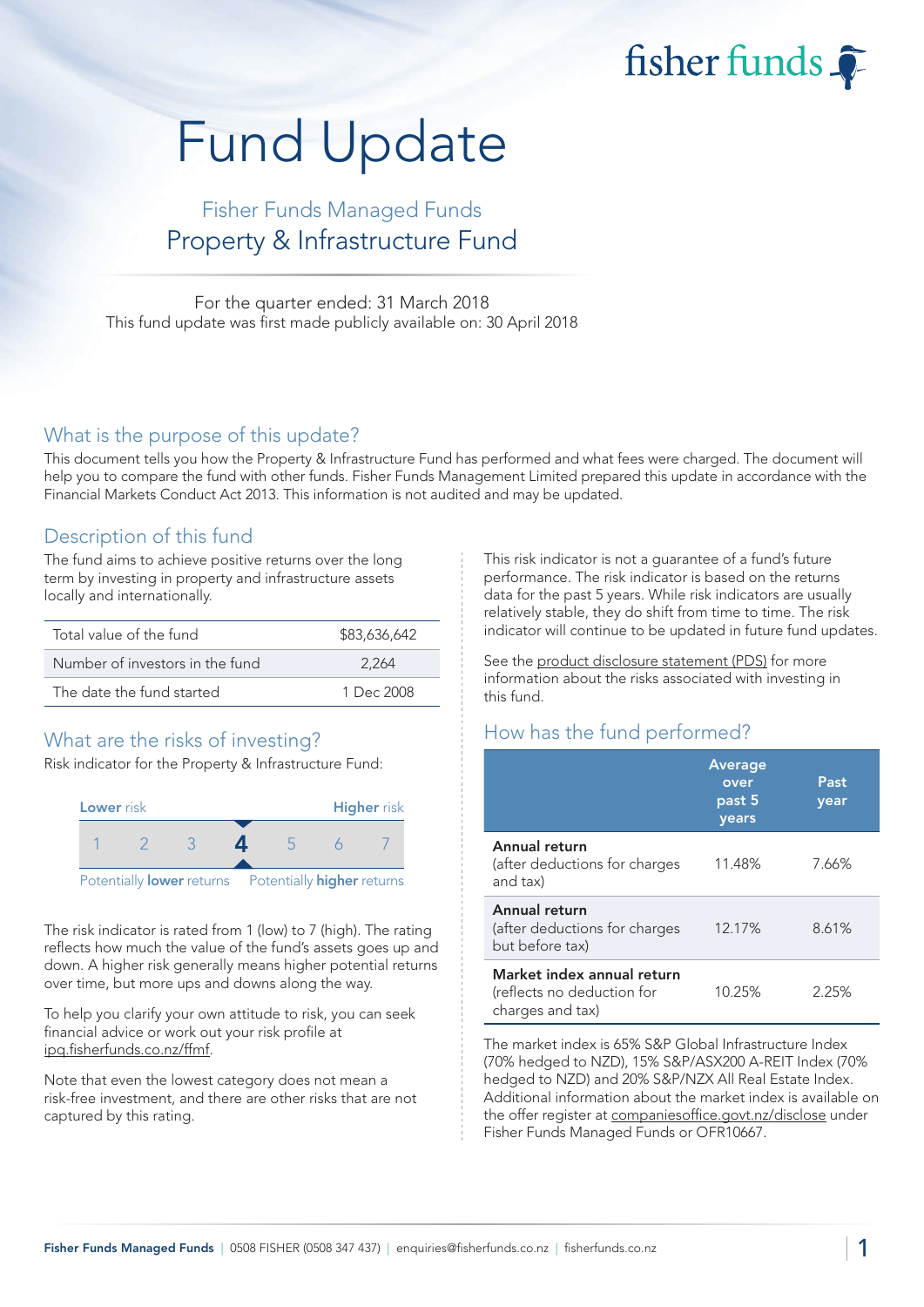## Annual return graph



This shows the return after fund charges and tax for each year ending 31 March since the fund started. The last bar shows the average annual return since the fund started, up to 31 March 2018.

Important: This does not tell you how the fund will perform in the future.

Returns in this update are after tax at the highest prescribed investor rate (PIR) of tax for an individual New Zealand resident. Your tax may be lower. The market index return<sup>2</sup> reflects no deduction for charges and tax.

## What fees are investors charged?

Investors in the Property & Infrastructure Fund are charged fund charges. In the year to 31 March 2017 these were:

|                                                       | % of net asset value |
|-------------------------------------------------------|----------------------|
| <b>Total fund charges</b>                             | 2.72%                |
| Which are made up of:                                 |                      |
| <b>Total management and</b><br>administration charges | 2.72%                |
| Including:                                            |                      |
| Manager's basic fee                                   | 1.27%                |
| Other management and<br>administration charges        | 0.35%                |
| Total performance-based fees <sup>1</sup>             | 1.10%                |

Small differences in fees and charges can have a big impact on your investment over the long term.

## Example of how this applies to an investor

Katie had \$10,000 in the fund at the start of the year and did not make any further contributions. At the end of the year, Katie received a return after fund charges were deducted of \$766 (that is 7.66% of her initial \$10,000). Katie did not pay other charges. This gives Katie a total return after tax of \$766 for the year.

## What does the fund invest in?

#### Actual investment mix

This shows the types of assets that the fund invests in.



#### Target investment mix

This shows the mix of assets that the fund generally intends to invest in.